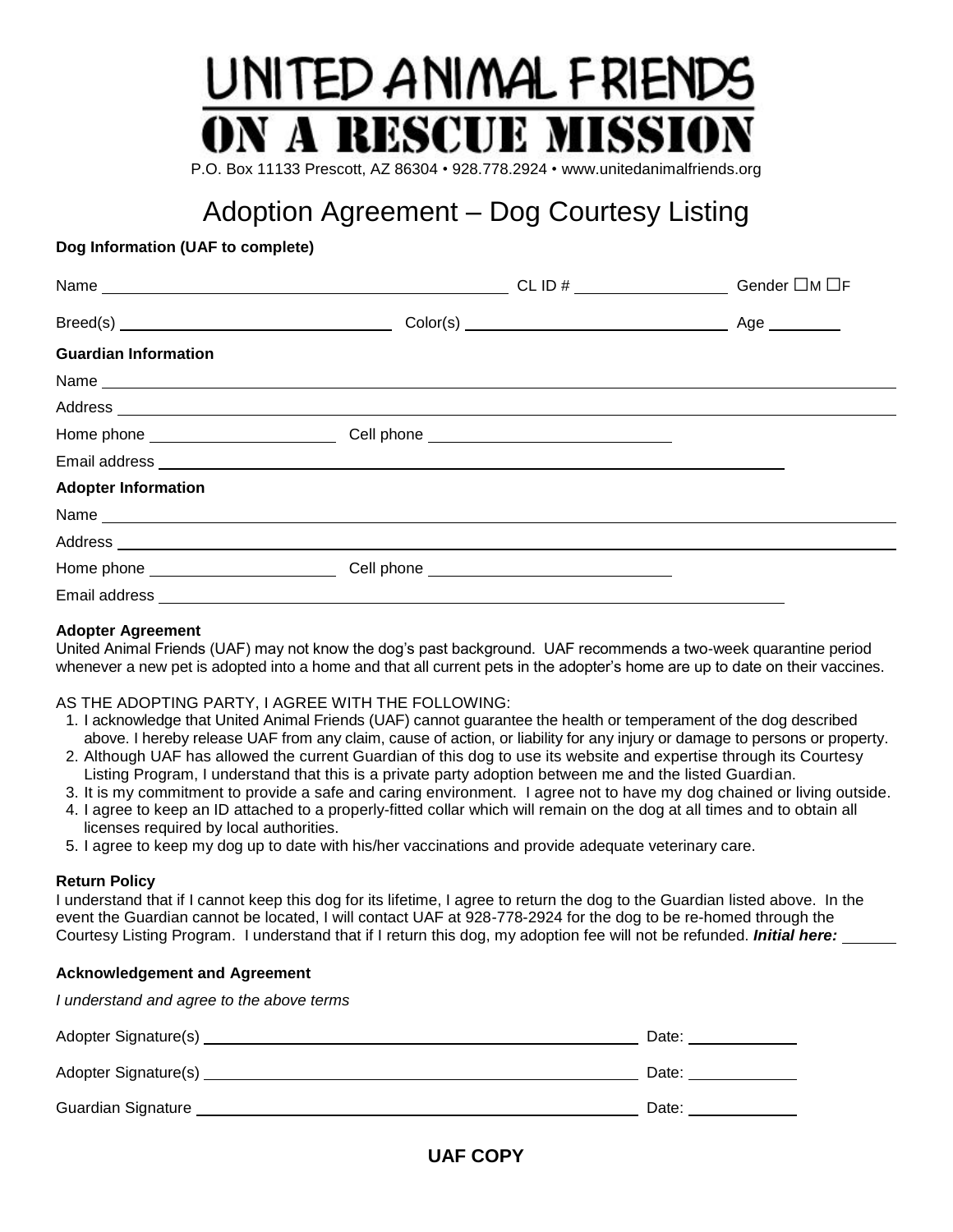## **Adoption Payment**

| Please make checks payable to United Animal Friends. |                                                           |                                       |
|------------------------------------------------------|-----------------------------------------------------------|---------------------------------------|
|                                                      |                                                           | State Issued ________________________ |
|                                                      |                                                           |                                       |
|                                                      | Vaccination and Medical Information (For UAF to complete) |                                       |
|                                                      |                                                           |                                       |
|                                                      |                                                           |                                       |
|                                                      | (Distemper, Adenovirus 2, Para influenza, and Parvovirus) |                                       |
|                                                      |                                                           |                                       |
|                                                      |                                                           |                                       |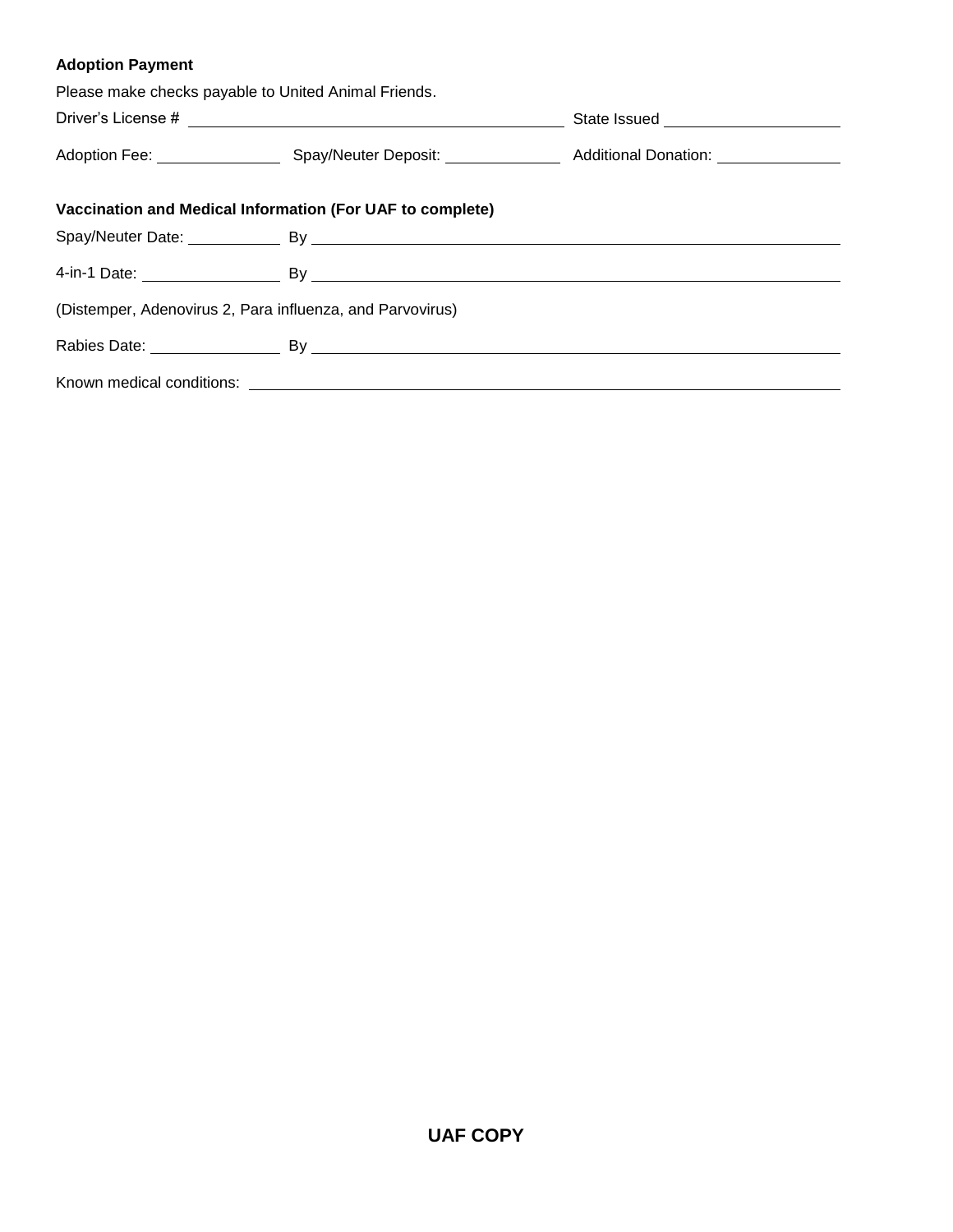# UNITED ANIMAL FRIEN **A RESCUE MISSI**

P.O. Box 11133 Prescott, AZ 86304 • 928.778.2924 • www.unitedanimalfriends.org

# Adoption Agreement – Dog Courtesy Listing

### **Dog Information (UAF to complete)**

|                             | CL ID # $\_$ | Gender □M □F |
|-----------------------------|--------------|--------------|
|                             |              | Age ________ |
| <b>Guardian Information</b> |              |              |
|                             |              |              |
|                             |              |              |
|                             |              |              |
|                             |              |              |
| <b>Adopter Information</b>  |              |              |
|                             |              |              |
|                             |              |              |
|                             |              |              |
|                             |              |              |

### **Adopter Agreement**

United Animal Friends (UAF) may not know the dog's past background. UAF recommends a two-week quarantine period whenever a new pet is adopted into a home and that all current pets in the adopter's home are up to date on their vaccines.

### AS THE ADOPTING PARTY, I AGREE WITH THE FOLLOWING:

- 6. I acknowledge that United Animal Friends (UAF) cannot guarantee the health or temperament of the dog described above. I hereby release UAF from any claim, cause of action, or liability for any injury or damage to persons or property.
- 7. Although UAF has allowed the current Guardian of this dog to use its website and expertise through its Courtesy Listing Program, I understand that this is a private party adoption between me and the listed Guardian.
- 8. It is my commitment to provide a safe and caring environment. I agree not to have my dog chained or living outside.
- 9. I agree to keep an ID attached to a properly-fitted collar which will remain on the dog at all times and to obtain all licenses required by local authorities.
- 10. I agree to keep my dog up to date with his/her vaccinations and provide adequate veterinary care.

### **Return Policy**

I understand that if I cannot keep this dog for its lifetime, I agree to return the dog to the Guardian listed above. In the event the Guardian cannot be located, I will contact UAF at 928-778-2924 for the dog to be re-homed through the Courtesy Listing Program. I understand that if I return this dog, my adoption fee will not be refunded. *Initial here:*

### **Acknowledgement and Agreement**

*I understand and agree to the above terms*

| Adopter Signature(s) | Date: |
|----------------------|-------|
| Adopter Signature(s) | Date: |
| Guardian Signature   | Date: |

### **ADOPTER COPY**